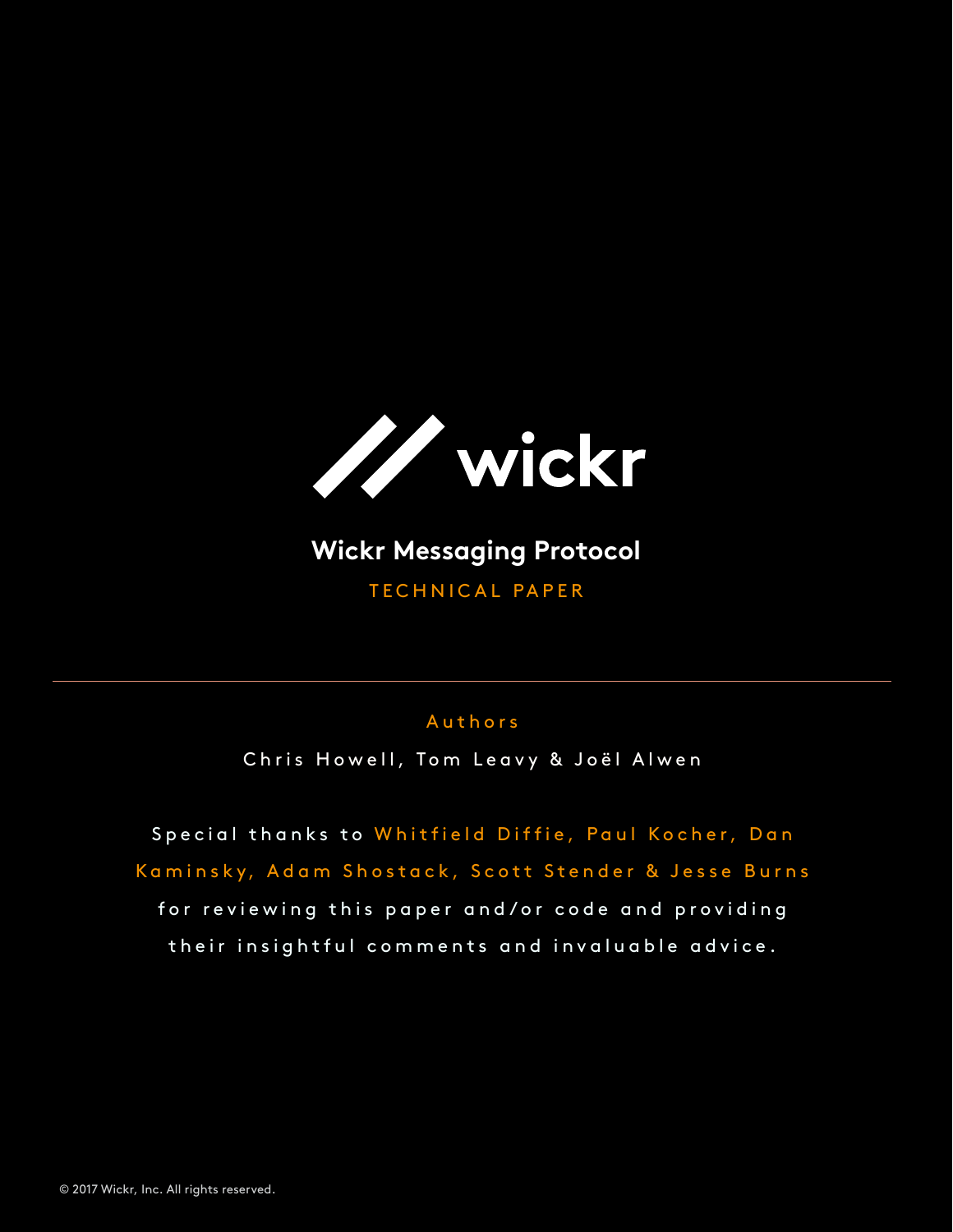# **Table of Contents**

| Protocol Objects 2000 Contract 2000 Contract 2000 Contract 2000 Contract 2000 Contract 2000 Contract 2000 Contract 2000 Contract 2000 Contract 2000 Contract 2000 Contract 2000 Contract 2000 Contract 2000 Contract 2000 Cont |                                                                                                               |  |
|--------------------------------------------------------------------------------------------------------------------------------------------------------------------------------------------------------------------------------|---------------------------------------------------------------------------------------------------------------|--|
|                                                                                                                                                                                                                                |                                                                                                               |  |
|                                                                                                                                                                                                                                |                                                                                                               |  |
|                                                                                                                                                                                                                                |                                                                                                               |  |
|                                                                                                                                                                                                                                |                                                                                                               |  |
|                                                                                                                                                                                                                                |                                                                                                               |  |
|                                                                                                                                                                                                                                |                                                                                                               |  |
|                                                                                                                                                                                                                                |                                                                                                               |  |
|                                                                                                                                                                                                                                | Receiving a Message <b>All Accepts and Accepts and Accepts</b> 2014 11                                        |  |
|                                                                                                                                                                                                                                | Protocol Extensions 22                                                                                        |  |
|                                                                                                                                                                                                                                |                                                                                                               |  |
|                                                                                                                                                                                                                                |                                                                                                               |  |
|                                                                                                                                                                                                                                |                                                                                                               |  |
|                                                                                                                                                                                                                                | Peer Identity Management 2000 14                                                                              |  |
|                                                                                                                                                                                                                                |                                                                                                               |  |
|                                                                                                                                                                                                                                | Encrypted Local Storage 2008 and 2009 and 2008 and 2009 and 2008 and 2009 and 2009 and 2009 and 2009 and 2009 |  |
|                                                                                                                                                                                                                                | Secure Transport 15                                                                                           |  |
|                                                                                                                                                                                                                                |                                                                                                               |  |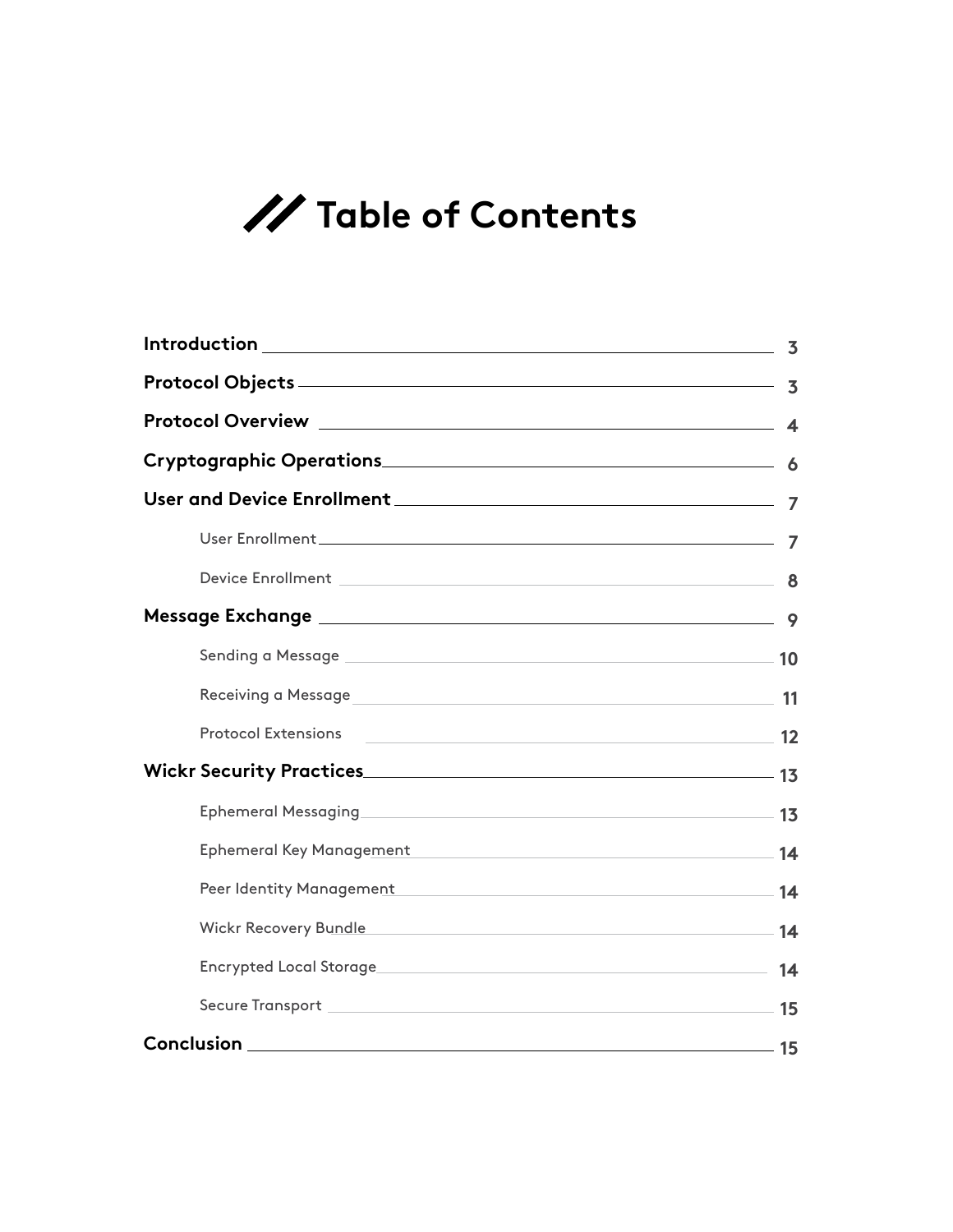## Introduction

The Wickr Secure Messaging Protocol provides a platform for secure communications. It is a method for sending messages with a set of security properties that we will explore in what follows.

This document is intended as a summary of the protocol and an aid to those who wish to audit the source code. Our goal is to offer enough technical detail to allow security experts and cryptographers to observe the protocol's security design, use of cryptographic primitives, etc., while also providing value to a wider audience of users and interested parties. Full technical detail can be obtained by reviewing the source code, which is available for review [here](https://github.com/WickrInc/wickr-crypto-c).

# Protocol Objectives

The primary objective of the Wickr Secure Messaging Protocol is to provide secure communication between two or more correspondents. There are a variety of properties that can be demanded in order to call a system "secure". At minimum it means that the system provides authenticity and confidentiality: no unauthorized party can inject a message into the system and no unintended party can get to understand the communications without being given them by one of the correspondents.

Opposition to this objective may come from a variety of directions. The most common application of the concept of opponent, will be to other Wickr users. A user wants to share some information with some users, other information with other users, and perhaps some with nobody. Other users may reasonably or unreasonably be interested in acquiring information whether its owner wanted to share it with them or not. Generally, other Wickr users are the most common form of opponent but the least powerful. By definition their actions are taken through Wickr systems and thus subject to some degree of control by Wickr.

The next most numerous class of opponents are probably system penetrators, people who attack Wickr servers, or perhaps even the users themselves, by communications that do not pass primarily through Wickr systems. Attacks of this kind have been common for a decade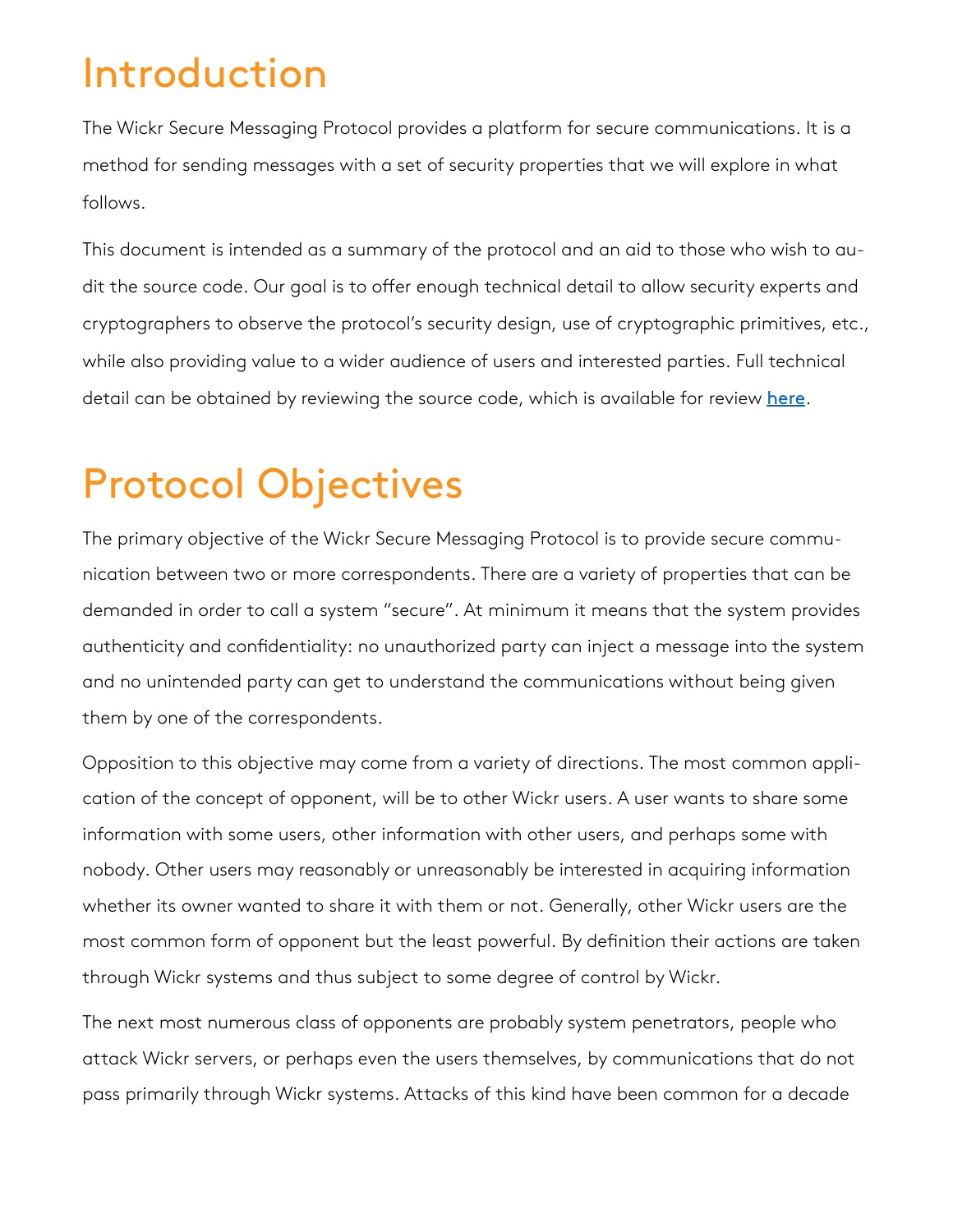and are likely to continue. Wickr counters these attacks with operating system security, firewalls, and other measures, but is ultimately aware that such techniques have failed in the past and may at some point fail again. Therefore Wickr also attempts to avoid knowing anything it does not need, to carry out its operations.

The most threatening opponents are those who can take physical control of Wickr's systems and perhaps demand the cooperation and assistance of Wickr personnel. Such opponents might conceivably be overt criminals who break into a Wickr server room and perhaps take the staff hostage but they are more likely to be police armed with a court order requiring staff assistance. It is in this case that Wickr's architectural security approach comes into its own. Wickr cannot reveal what it doesn't know; this is the strength of Wickr's "ignorance by design" and the foundational principle from which the protocol was designed.

## Protocol Overview

A faithful implementation of the Wickr Secure Messaging Protocol provides the following services:

- **End to End Encryption** Messages and encryption keys are available only with in Wickr applications and are not disclosed to network attackers or Wickr server operators.
- **Perfect Forward Secrec**y Old message content is not compromised if the long-term key of a user or device is compromised. Backward secrecy is also provided against passive adversaries.
- **Protection of Metadata** Node identity information stored in message head ers is hidden from attackers who lack message context, and source information.

The primary cryptographic actor in the protocol is the node. Concrete representations of nodes are Wickr applications, or "apps", which can also be referred to as devices when installed on devices such as mobile phones. Nodes perform all message encryption and decryption functions. Nodes also create, sign, and publish public asymmetric key components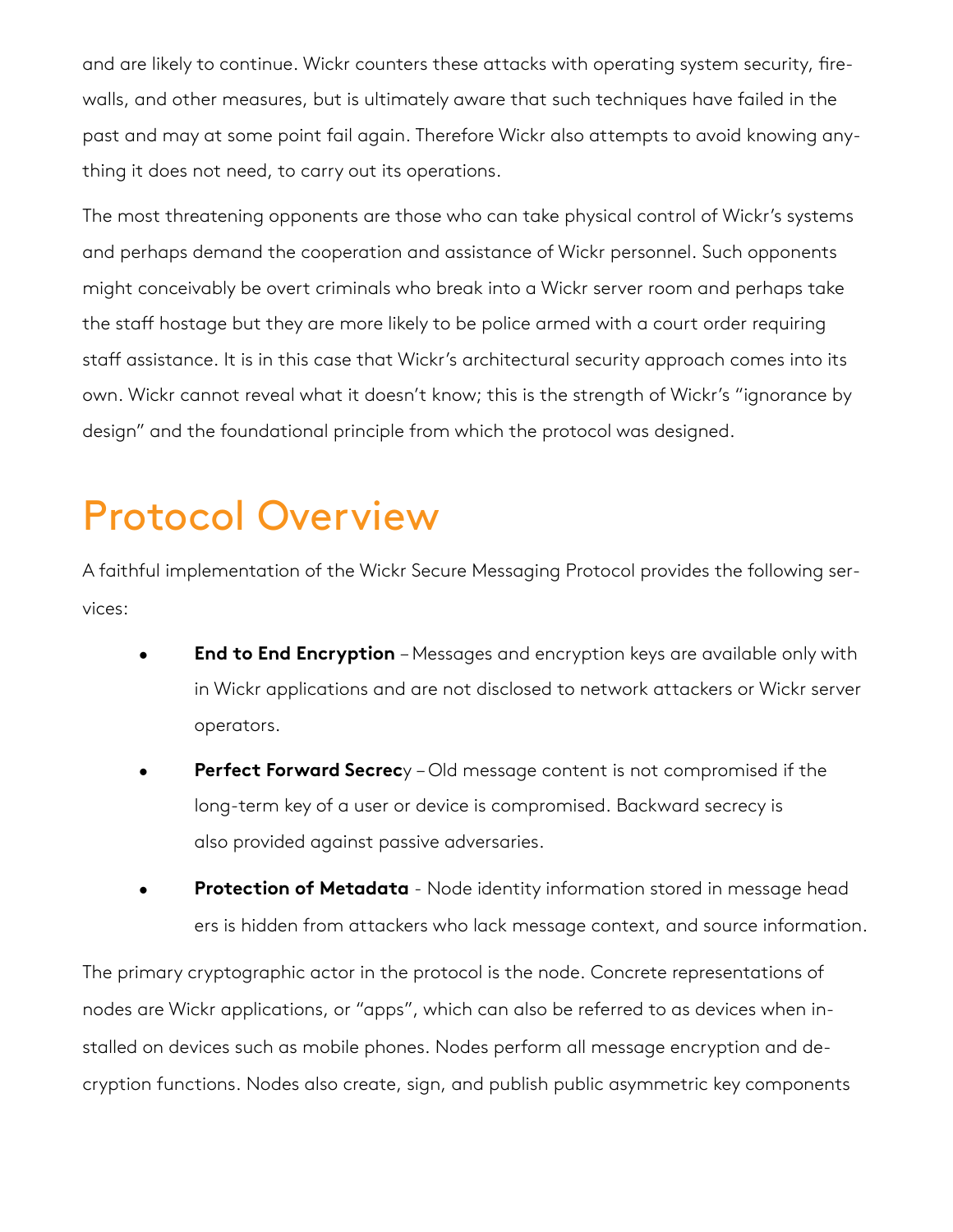to facilitate secure messaging operations and validate signatures of keys received from other nodes.

*Users* serve as top-level identities in the messaging system (e.g. 'Alice'). Users are roots of trust from a cryptographic perspective, and hold the top-level signing keys that tie nodes to user identities. The protocol's ability to maintain this trust chain from node to user is what affords Wickr users great flexibility to securely add devices, or run on several devices at once.

At the highest level of the protocol view, nodes encrypt messages with a strong symmetric cipher using randomly generated keys. Nodes pass the random symmetric keys *in the message* to recipient nodes using strong asymmetric cryptography. To decrypt messages, receiving nodes reverse the process, using asymmetric cryptography to extract the random keys, and the random keys to decrypt the ciphertext. Group messaging is supported in the same manner by encrypting a message, encrypting the key to that message multiple times (for multiple nodes), bundling, and sending a single message to multiple nodes.

Pools of public asymmetric key components, or *ephemeral keys*, are maintained for messaging operations. This ensures that strong forward secrecy is maintained in both synchronous and asynchronous messaging environments. These keys are signed and validated up through the root of trust on every use. Private key components never leave the device on which they are generated, ensuring that none other than sender-designated recipient node(s) can decrypt messages.

This design makes the protocol resistant to message authenticity and confidentiality threats posed by various actors along the entire path of delivery from device to device, including those posed by a rogue server.

The remainder of this document describes the protocol at length. To review the source code please see wickr-crypto-c.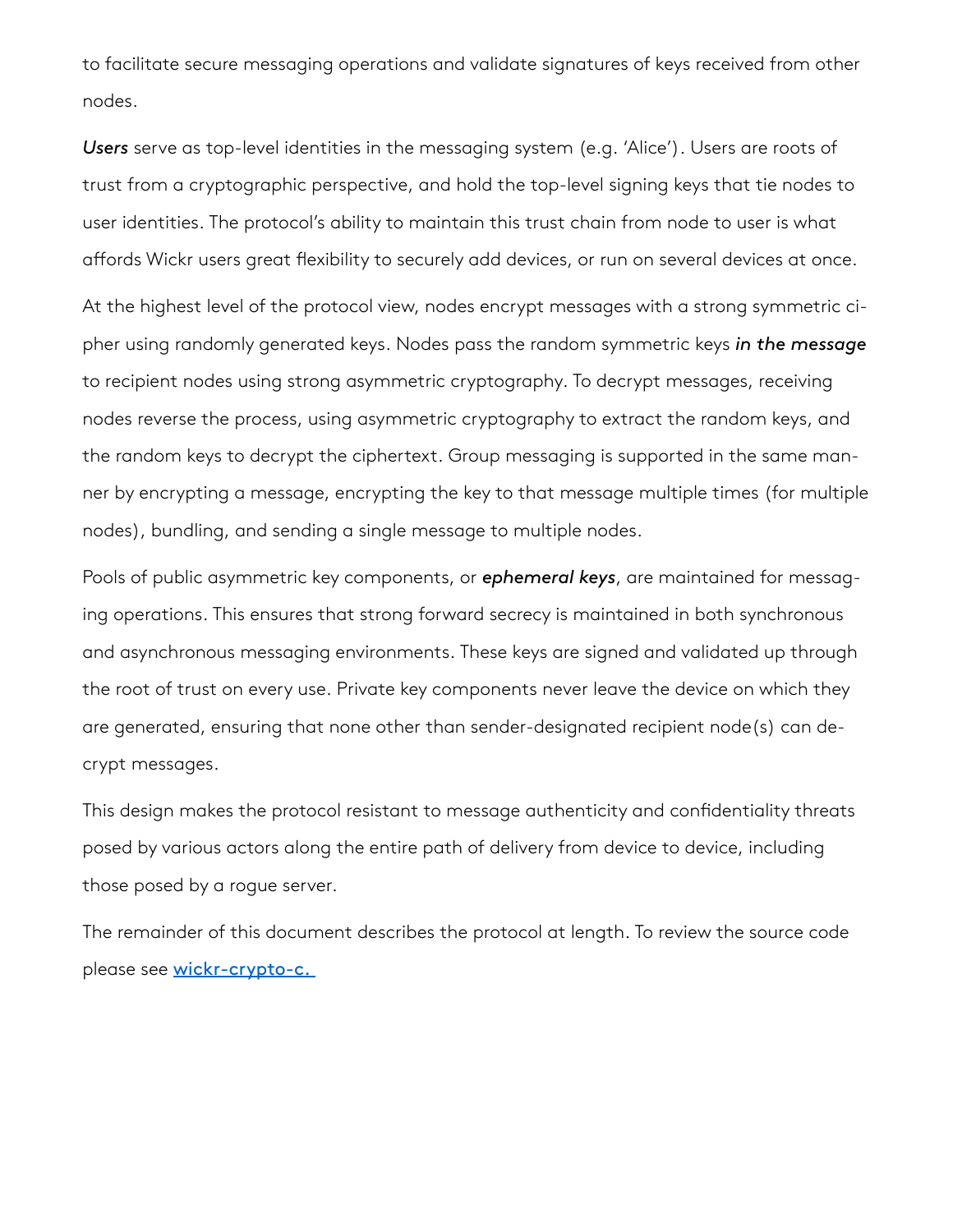# Cryptographic Operations

The Wickr Secure Messaging Protocol relies on the following classes of cryptographic primitives.

- **• DH(K1, PK2)** Calculate shared secret using Non-Interactive Key Exchange The current implementation uses Elliptic Curve Diffie Hellman Key Exchange with P521 key pairs.
- **Sk(Data)**

Calculate cryptographic signature of data using private key k The current implementation uses Elliptic Curve Digital Signature Algorithm with P521 key pairs.

**• Ek(Data)**

Encrypt data with symmetric cipher using k

The current implementation uses AES 256 in GCM mode unless other wise specified.

**• Dk(Data)**

Decrypt data with symmetric cipher using k

The current implementation uses AES 256 in GCM mode unless other wise specified.

• KDF(Data)

Derive key from data

The current implementation uses HKDF with SHA-256 as the underlying hash function or Scrypt from low entropy sources unless otherwise specified.

These primitives operate on several keys and identifiers, categorized as follows:

**Identity Keys** – Long-lived asymmetric key pairs provide for the identity of participants in the protocol.

**Ephemeral Keys** – Short-lived asymmetric key pairs used to exchange a shared secret between participants in the protocol before being discarded.

**Symmetric Keys** - Symmetric keys used to directly encrypt data or are a significant portion of the material from which an encryption key is derived. These keys are generated from platform- APIs for gathering random numbers suitable for cryptographic operations.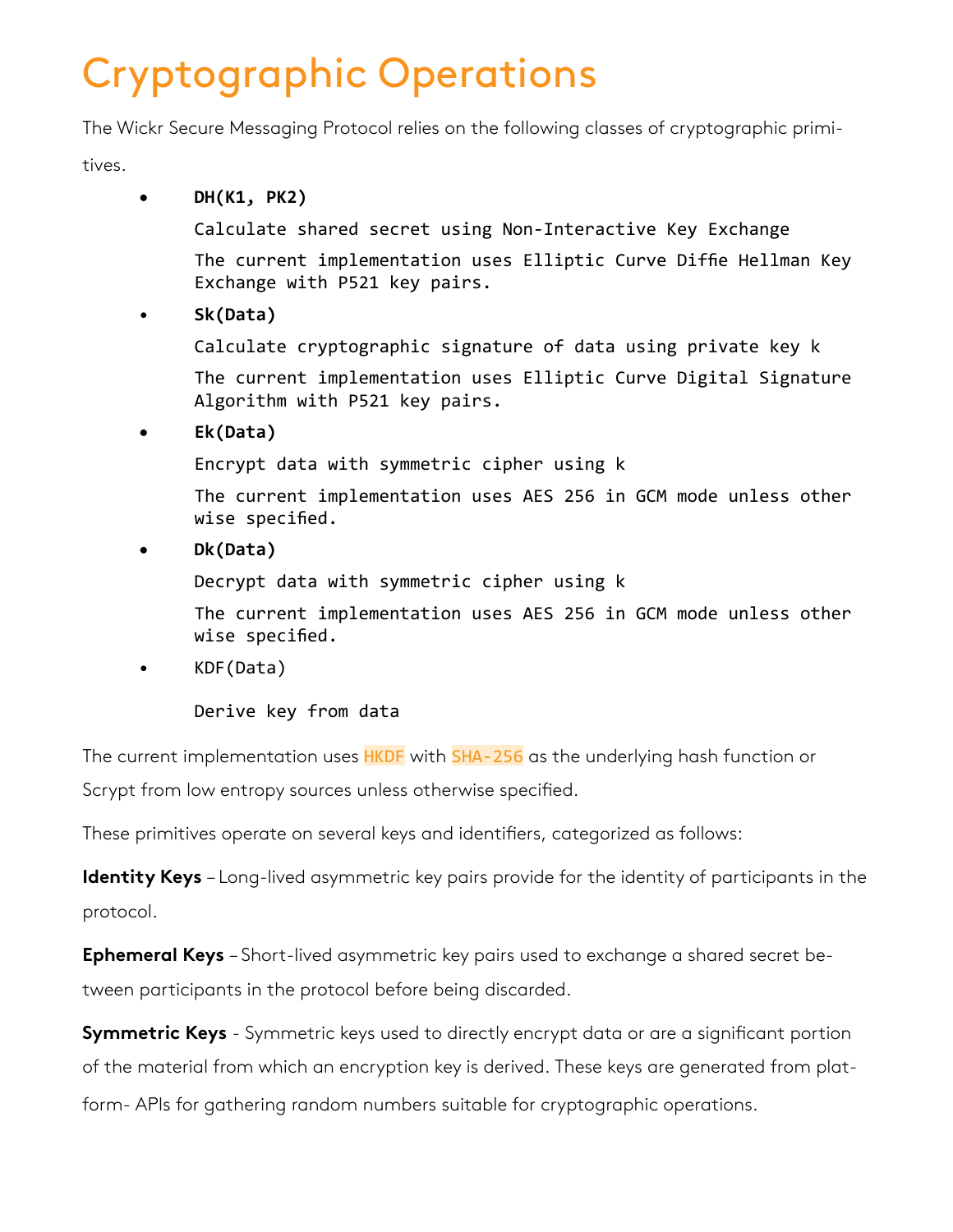**Identifiers** – Unique numbers generated or gathered from users and/or devices, typically in the form of SHA-256 hash values. These are sometimes used as optional entropy or material to support obfuscation.

Wickr's implementation of the protocol is designed to accommodate different cryptographic primitives should advancements in cryptography require they be changed.

## User and Device Enrollment

Wickr's security begins with enrollment of a user and their first device. This configures the root keys used to secure node-to-node communications that follow.

### User Enrollment

Users enroll using the Wickr application on their own device. The following items critical to the protocol are created for each Wickr user during enrollment:

### **Identity Keys**

**• Kr and PKr**

The Root Identity Key Pair for the user

The root of trust for a Wickr user account. Used to sign Node Identity Public Keys.

#### **Symmetric Keys**

**• Krs**

The Remote Storage Root Key

Randomly generated key used to encrypt account-level backups stored on Wickr servers.

**• Knsr**

The Node Storage Root Key Randomly generated key material used to derive the key used to encrypt

data stored on a device.

**• Krbk**

The Recovery Bundle Key Randomly generated key used to protect identity keys stored on Wickr servers.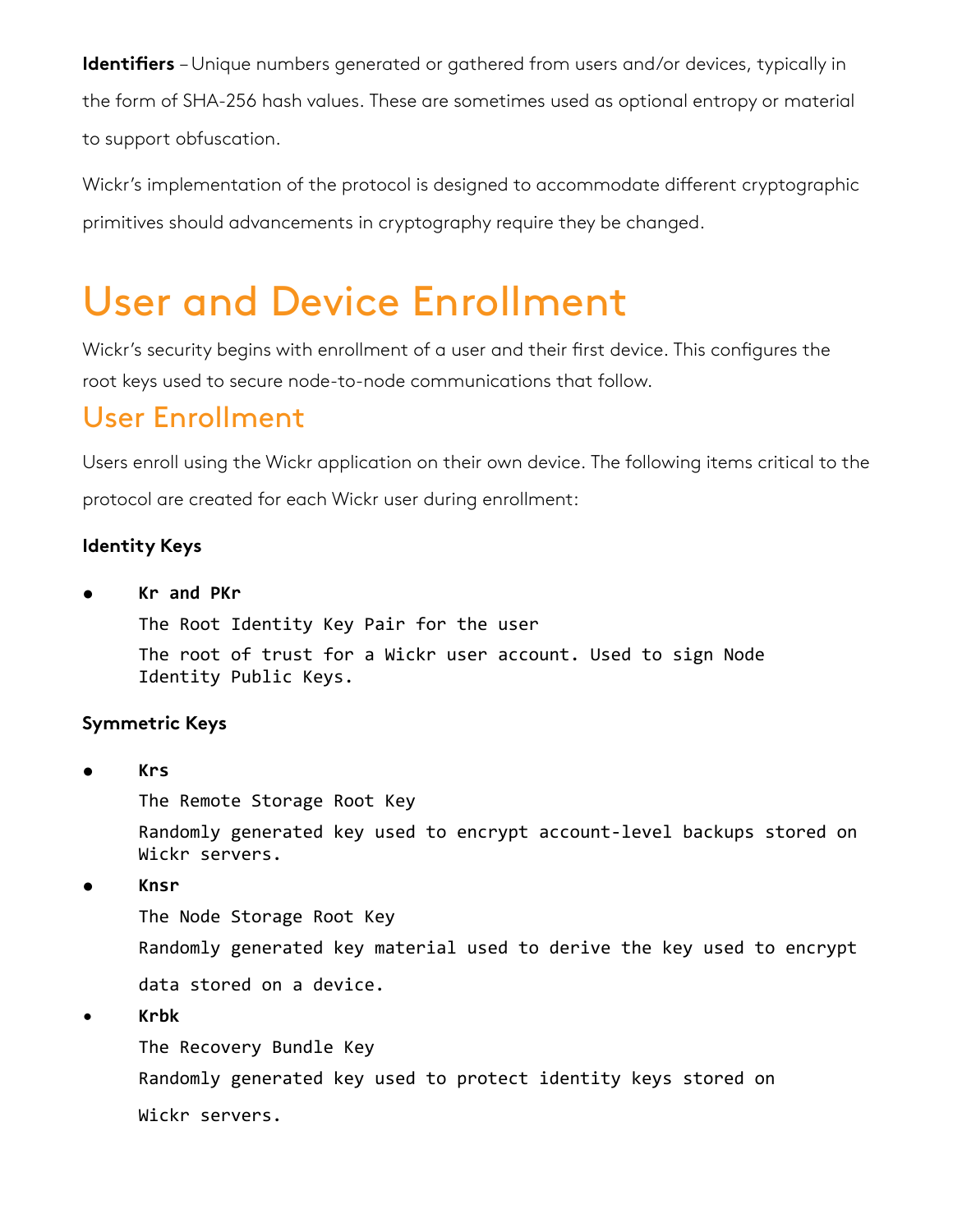#### **Identifiers**

• IDr

 Root identifier

Unique value to identify a user on the Wickr system, typically in the form of a SHA-256 hash value.

PKr and IDr are stored on Wickr servers and provided to communication peers along with profile data. <mark>Kr, Krs</mark>, and Knsr provide critical identity and data protection services and are shared between devices. Current practices for protecting Krbk from a malicious server are described in Wickr Recovery Bundle, later in this document.

## Device Enrollment

Device enrollment occurs any time a user logs in to Wickr using a new device and after user enrollment to establish the user's first device. The terms "device," "app," and "node" are used somewhat interchangeably in this document and all generally describe Wickr application instances from different perspectives. The terms "app" and "device" generally describe the application from the perspective of the system or physical device that hosts Wickr software, whereas "node" generally refers to the application in the context of an encryption scheme. The following items are created for each Device Enrollment:

### **Identity Keys**

• Kn and PKn

The Node Identity Key Pair for the device The source and destination identity for messages. Used to sign message ciphertext.

#### **Symmetric Keys**

• Klsd

The Local Storage Device Key Computed using KDF(Knsr || Device Data) . Used to protect data when stored on a device.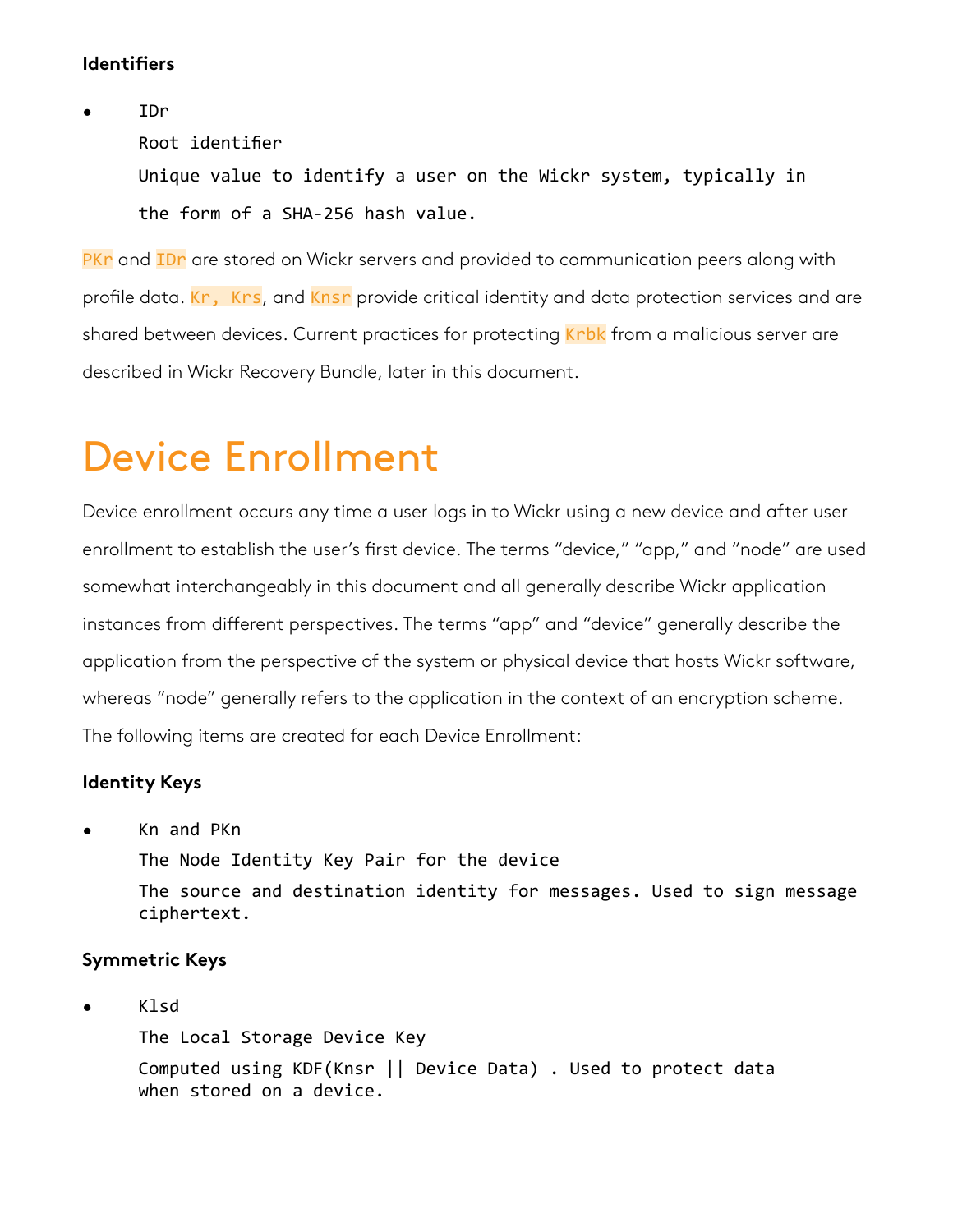#### **Identifiers**

• IDn

 Node Identifier

Randomly generated, but not used as a secret key.

Successful device enrollment requires the Kr, Krs, and Knsr keys created during user enrollment as input.

The Wickr app calculates the signature of the Node Identity Public Key using the Root Identity Private Key, SKr(PKn) and calculates the Local Storage Device Key, Klds  $=$  KDF(Knsr  $||$  Device Data). Device Data refers to device-specific data and/or identifiers derived from installed hardware or operating system sources that are unique, constant across application installs but not necessarily secret. The Wickr app stores PKn and SKr (PKn) within the user's profile on Wickr servers.

## Message Exchange

The Wickr Secure Message Protocol can be better understood as providing node-to-node communication rather than user-to-user communication. A Wickr user can have multiple associated devices, each of which is considered a node in the protocol.

Consider a user with two devices who sends a message to a user with three devices. In this case, the initiating node sends an encrypted message to four nodes – the three device nodes associated with the other user, and the sending user's own second device node. The notion of user identity is important – device nodes' public identity keys are verified as being trusted by the target user identity – but a node and its associated identity keys are the primary actors in this protocol.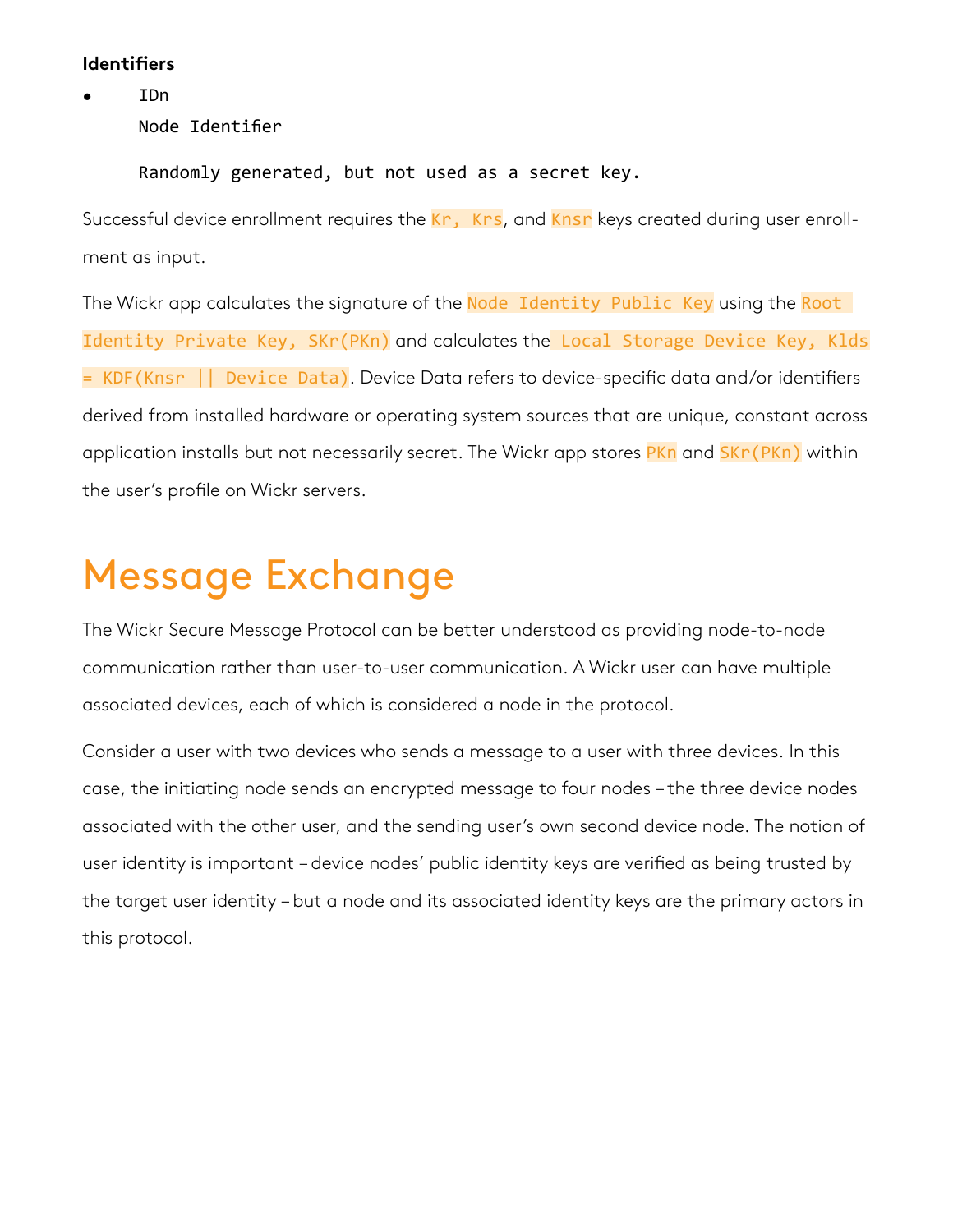#### **Ephemeral Key Pairs**

Each Wickr device node creates and refreshes a pool of asymmetric key pairs to be used for Diffie-Hellman key exchange when receiving messages, referred to as KEn and PKEn. The public components of these key pairs are signed by the originating device's Node Identity Private Key. This signature, **SKn(PKEn)**, is uploaded to Wickr servers along with PKEn and a unique identifier for the key, IDken.

### Sending a Message

When a user wishes to send a message to fellow users, the Wickr app performs the following steps:

#### **Prepare Key Exchange Data**

- 1. Retrieve the receiving users' profile data, including each user's Root Identity Public Key PKr, a list of that user's associated device nodes, and the Signed Node Identity Public Key (SKr(PKn), PKn), for each node.
- 2. Build a list of recipient nodes from the union of those device nodes retrieved in Step 1 and the sending user's own device nodes.
- 3. Retrieve the signed public components of an Ephemeral Key Pair (SKn(P KEn),PKEn), and associated Key ID IDken from the server for each recipient node.
- 4. Validate the signature chain for each retrieved Ephemeral Key Pair:
- a. PKEn corresponds to a valid SKn(PKEn)
- b. PKn corresponds to a valid SKr(PKn)
- c. PKr corresponds to the expected user identity

#### **Prepare Packet Header**

- 1. Generate a random message payload encryption key: Kpayload
- 2. Calculate packet header encryption key from sender profile information: Kheader = KDF(IDr s  $||$  IDn s). Note that packet header encryption is only intended to protect the information from attackers who lack knowledge of the sender of the message.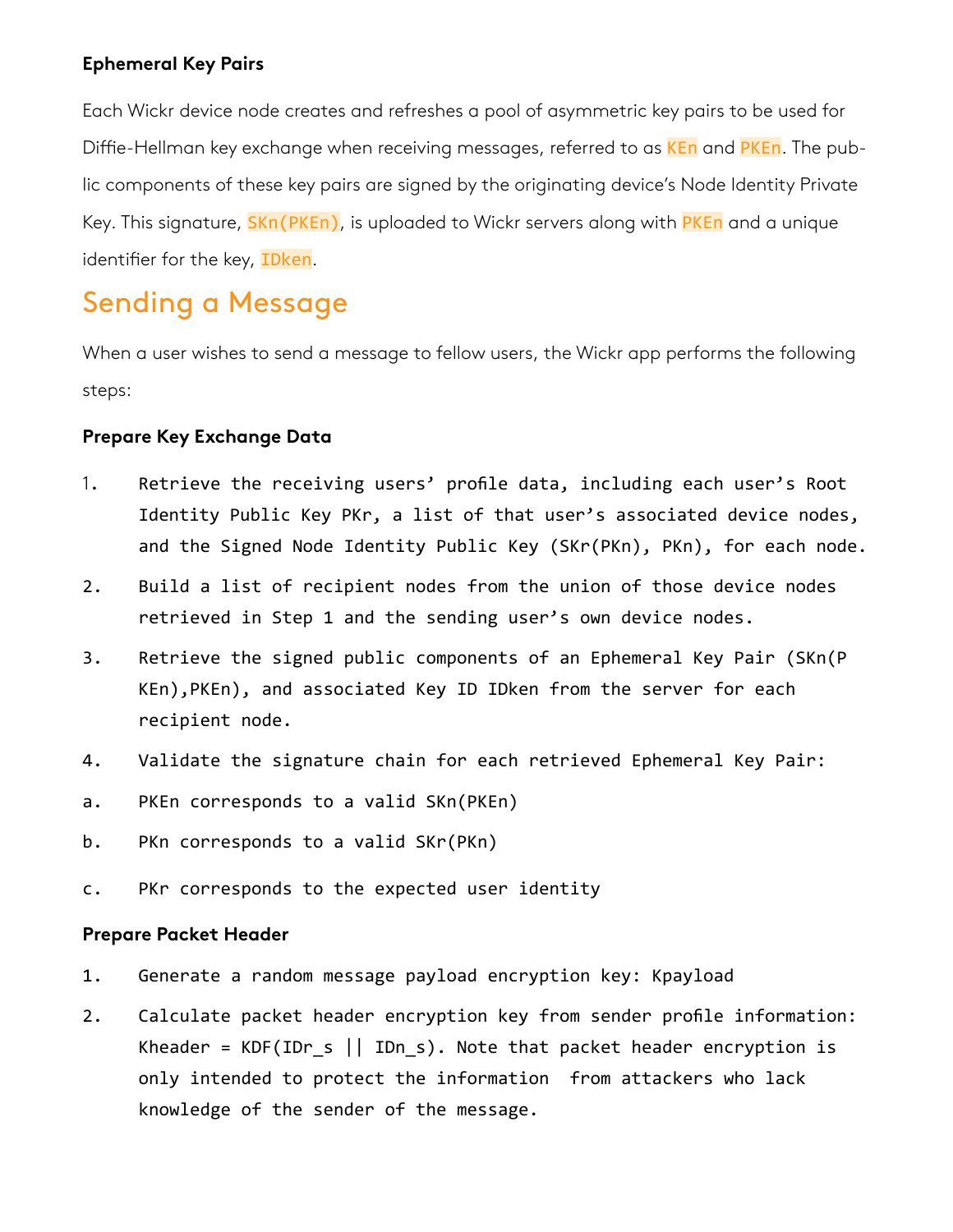- 3. Generate an Ephemeral Key Pair for the sending node: KEs and PKEs
- 4. Calculate a unique exchange key for each recipient node, using the identifier of the receiving node and the sender and receiver's Root Identity Public Key: Kexchn=KDF(DH(KEs, PKEn) || PKr\_s || PKr\_r || IDn)
- 5. Create Key Exchange Data for each recipient node: KEDn = EKexchn(Kpay load) || IDn || IDken
- 6. Create Key Exchange List: KEL = KED0 || KED1 || … || KEDn-1 for n re cipient nodes
- 7. Create Encrypted Packet Header: EPH = EKheader(PKEs || KEL)

#### **Prepare Packet Content**

- 1. Create message metadata including content type and ephemerality configu ration
- 2. Create encrypted message payload: EP = EKpayload(Message Metadata || Message Content)
- 3. Create packet signature: PS = SKn(EPH || EP)
- 4. Create serialized packet: P = Version || Cryptographic Configuration || EP || EPH || PS

The serialized packet is then sent to Wickr servers, which then forward the packet to recipient nodes.

### Receiving a Message

A recipient node is responsible for identifying the appropriate key material to decrypt the message content. To this end, it receives important information from the Wickr server– the identifier of the sending node, IDn\_s the identifier of that node's root IDr\_s, and user profile information.

This information is combined with device state to perform the following steps:

- 1. De-serialize packet and set appropriate version and cryptographic con figuration
- 2. Verify packet signature: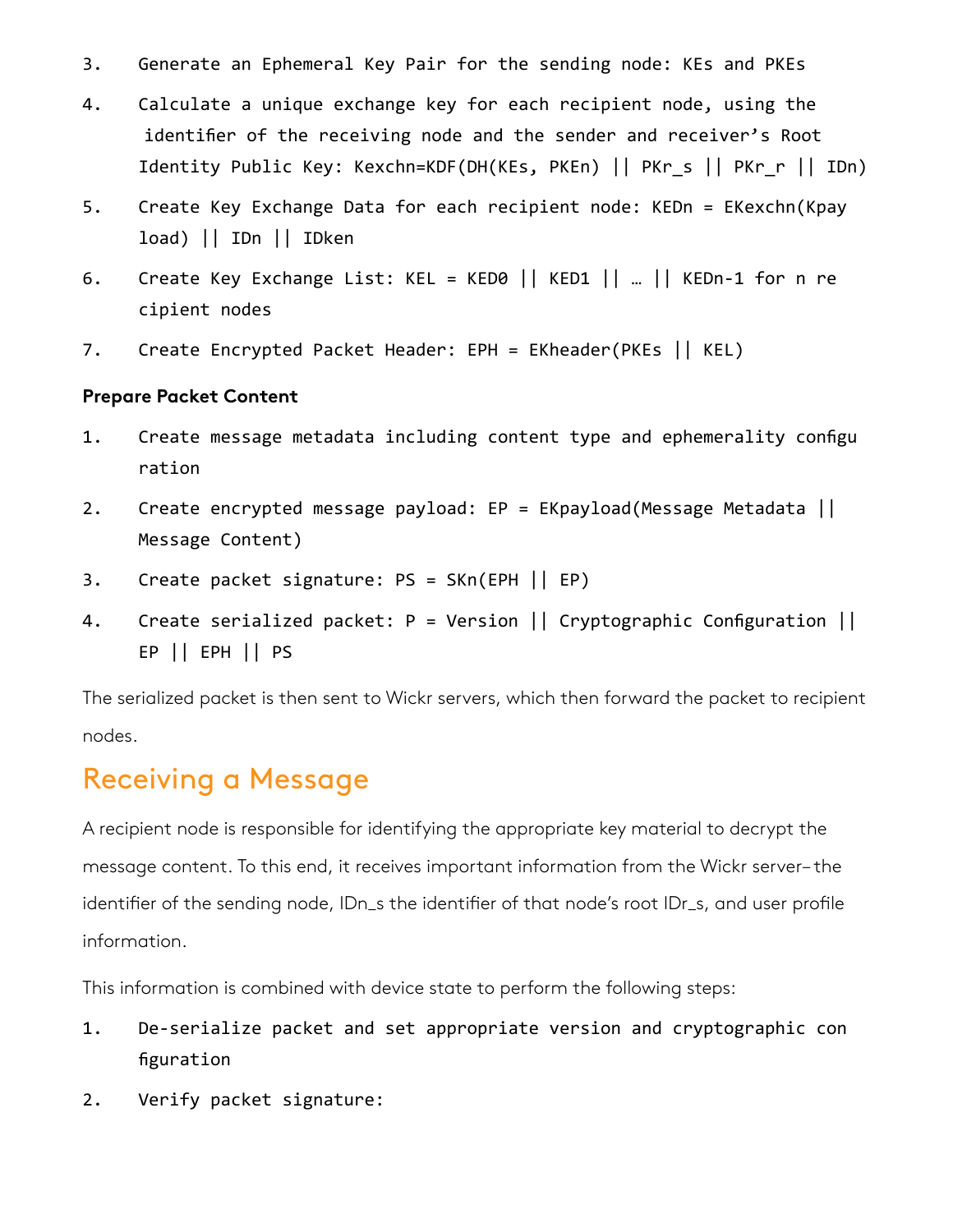- a. (EPH  $||$  EP) corresponds to a valid SKn(EPH  $||$  EP)
- b. PKn corresponds to a valid SKr(PKn)
- c. PKr corresponds to the expected user identity
- 3. Calculate packet header encryption key: Kheader = KDF(IDr s || IDn s)
- 4. Decrypt packet header: DKheader(EPH) = PKEs || KEL
- 5. Retrieve own KED (Key Exchange Data) from decrypted KEL (Key Exchange List) using own node identifier for lookup. KEDn = EKexchn(Kpayload) || IDn || IDken
- 6. Use IDken to identify the ephemeral key pair selected by the sending node for key exchange and retrieve from local storage: KEn, PKEn
- 7. Calculate exchange key shared with sending node: Kexchn= KDF(DH(KEn, PKEn) || PKr\_s || PKr\_r || IDn)
- 8. Calculate DKexchn(EKexchn(Kpayload)) to retrieve Kpayload.
- 9. Decrypt message: DKpayload(EP) = Message Metadata || Message Payload

The message payload is stored in local storage encrypted with the Local Storage Device Key, Klds. All short-lived keys are deleted shortly after. The Wickr app will carry out actions in accordance with the message metadata, including deleting the message after its Time to Live has expired.

### Protocol Extensions

The Wickr Secure Messaging Protocol provides a platform for secure communications. In the simple case, a message payload contains only a text message. However, message metadata can indicate that other materials are to be exchanged, in which case the message payload includes one or more shared secrets used to protect those materials. This general design permits the Wickr Secure Messaging Protocol to support end-to-end encryption for file transfer, audio/video communications, or future use cases.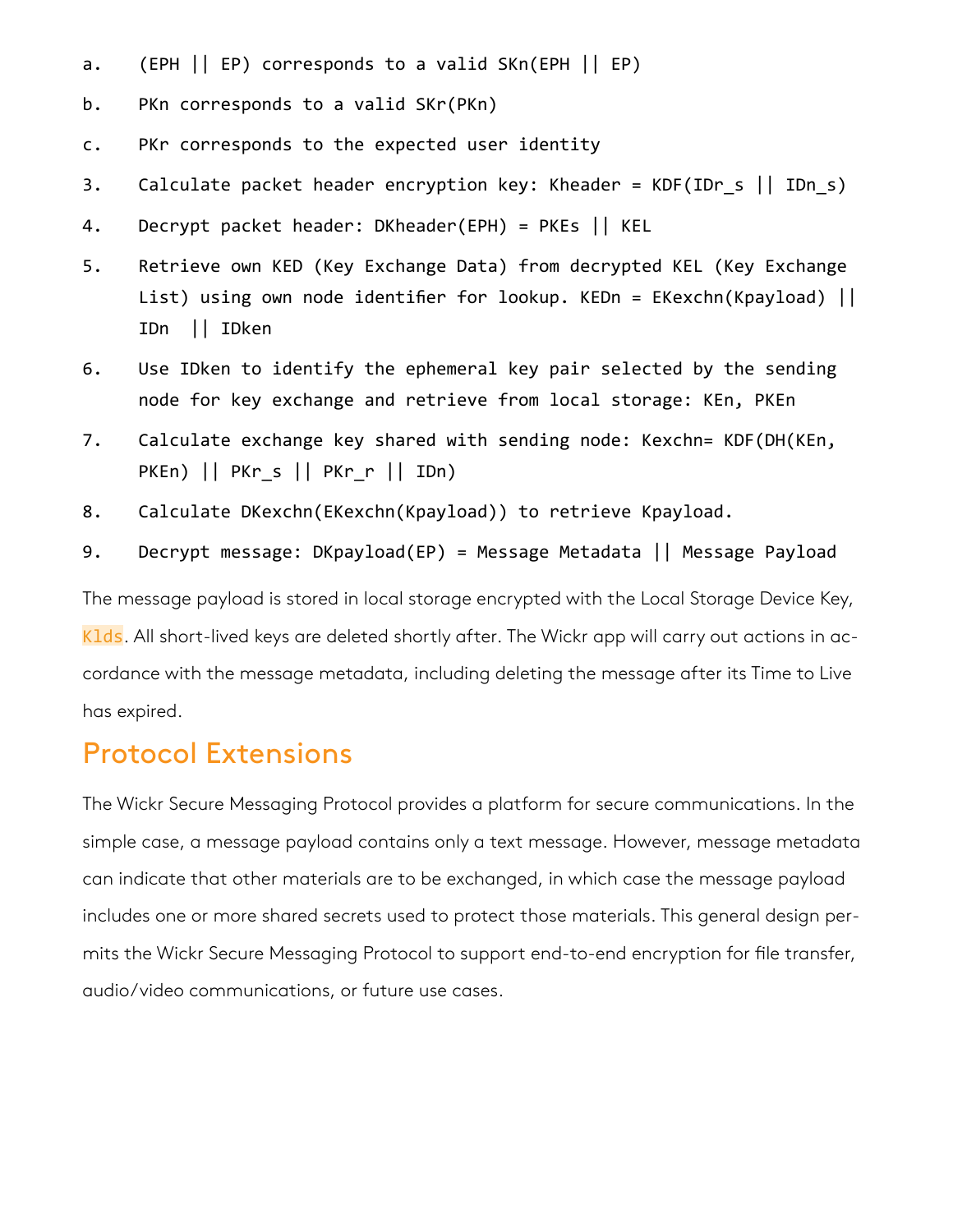# Wickr Security Practices

The Wickr Secure Messaging Protocol is the foundation for Wickr security, which is provided through the implementation of many security controls and practices in our products, the full breadth and description of which are beyond the scope of this document. The following items are noted as a sampling of security practices supporting the current implementation.

## Ephemeral Messaging

Each encrypted message is associated with an expiration time, after which time apps must delete the message.

## Ephemeral Key Management

Ephemeral keys are managed in pools to provide strong forward secrecy, even in cases where devices go offline for periods of time. The primary key pool is maintained on the Wickr server. Sending nodes deplete the pool by using keys; recipient nodes replenish it by publishing them. Online devices replenish the pool immediately. Offline devices replenish the pool as soon as they come online.

A corner case exists in that if the key pool is exhausted, the last key will need to be re-used until the pool is replenished, thus expanding the amount of material protected by a particular ephemeral key. What makes this a corner case is that in our implementation, pool size is dynamic depending on the needs of the device and sufficiently high to handle devices being offline for reasonable periods of time.

An attack scenario could be contrived in which an attacker purposefully depletes a device's key pool in an attempt to undermine forward secrecy. Even if an attacker could deplete the pool, exploiting the condition would be highly difficult, requiring the attacker to compromise the victim's device and prevent the victim from coming online to replenish the pool. However difficult, this attack is mitigated in our implementation through the use of secondary key pools that are maintained offline within the apps and not subject to depletion by arbitrary attackers.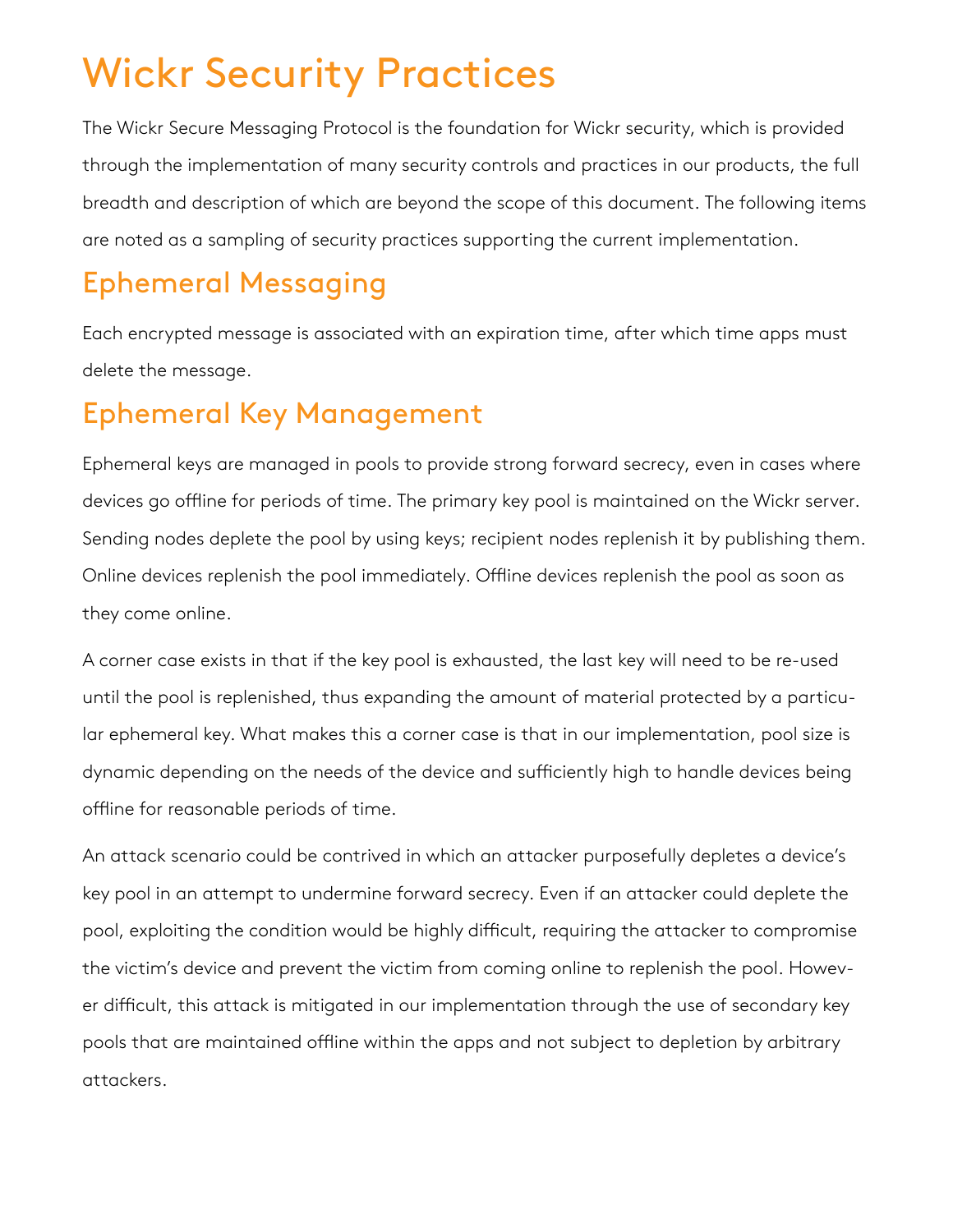### Peer Identity Management

The Wickr Secure Message Protocol specifies that a chain of trust exist between a user's Root Identity Key Pair, their devices' Node Identity Key Pairs, and each Nodes' Ephemeral Key Pairs. This chain is validated by message recipients to ensure that messages are received from the expected user.

The protocol does not specify how a user's identity is associated with their Root Identity Key Pair. The Wickr app provides multiple means to associate a Root Identity Public Key with a human user. Once established, this association is saved, or "pinned," on each of a user's devices. If an attacker poses as a communication peer but has a different Root Identity Public Key, this communication will be flagged as not authenticated.

### Wickr Recovery Bundle

Three important keys, Kr, Krs, and Knsr are created during User Enrollment and must be shared securely between devices. This is accomplished by encrypting and storing them on Wickr servers.

This recovery bundle is encrypted using AES 256 in GCM mode with Krbk prior to storage. Krbk is then encrypted with a key derived from the user's passphrase using scrypt and stored along with the recovery bundle. This method of storing Krbk adds an important level of usability to the platform to allow the core of the user's identity to be transferred between devices using only the user's passphrase. We recognize that this convenience does not come without risk, but with scrypt and other platform countermeasures in place we believe we've reduced it as much as possible.

The protocol also supports hardened key scenarios. One is to require the user to maintain Krbk in their own records and provide it to a device during enrollment. In this case, the encrypted recovery bundle would be maintained on Wickr servers but not the passphrase-encrypted Krbk. Similarly, Kr, Krs, and Knsr can be maintained offline and used only during scenarios that require access to those keys.

## Encrypted Local Storage

The Wickr app creates an encrypted storage container on each device to store sensitive data